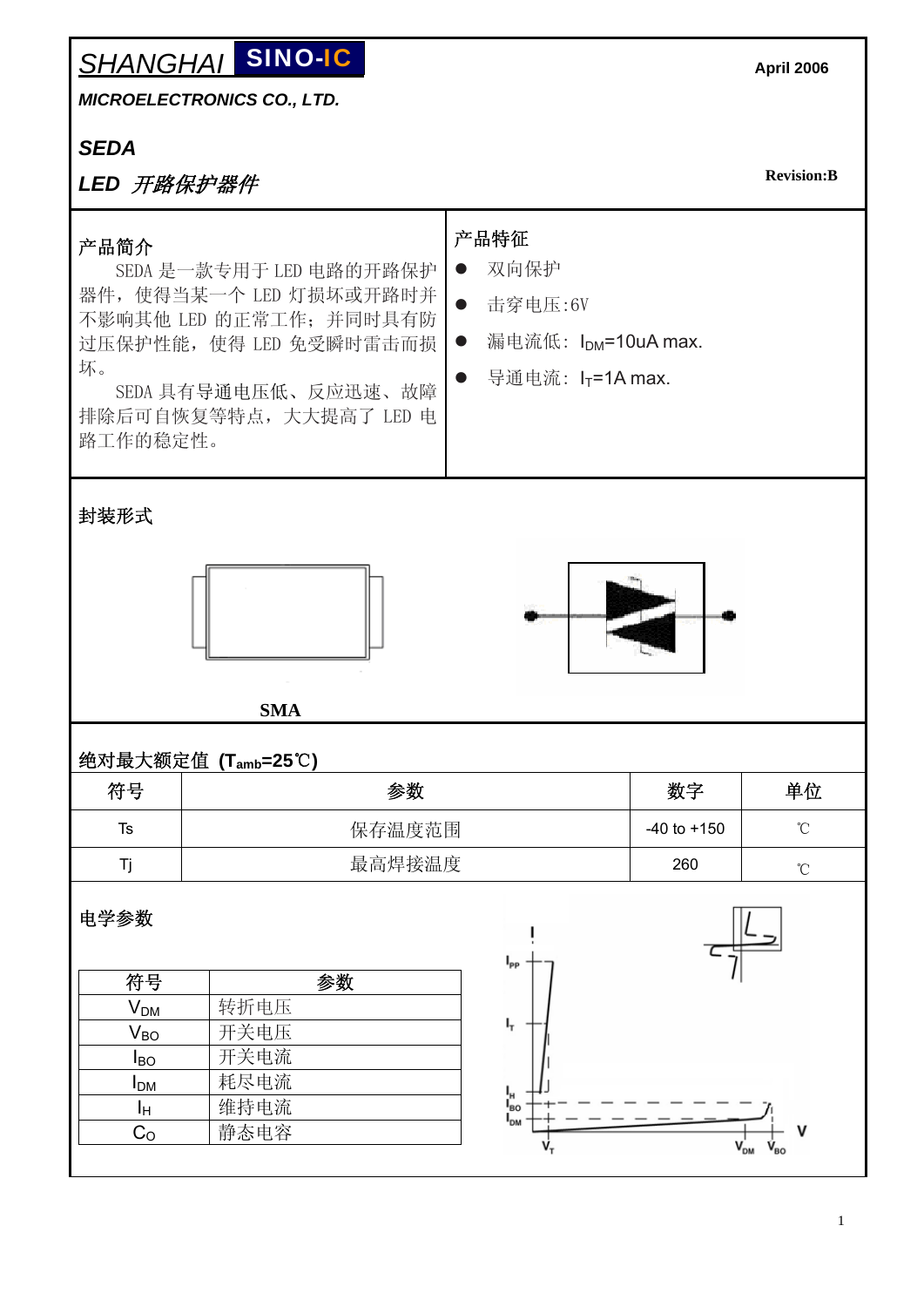# *SEDA*



### 应用说明

#### **LED** 正常工作时:

LED 灯 D1~Dn 正常工作时,工作电压为 3.3V~3.5V, 开路保护器件 SEDA 处于关断状态, 对于整个工作 电路没有影响。

#### **LED** 开路时:

当电路中某一 LED 灯因各种原因而损坏,并处于开路状态时,开路保护器件 SEDA 立即处于短路状态,其 两端电压小于 1 伏(VT)。这样保证了其他 LED 可以继续正常工作,从而提高系统稳定性。当开路的 LED 更换 成正常的 LED 重新开启电源后,开路保护器件 SEDA 自动恢复到关断状态。